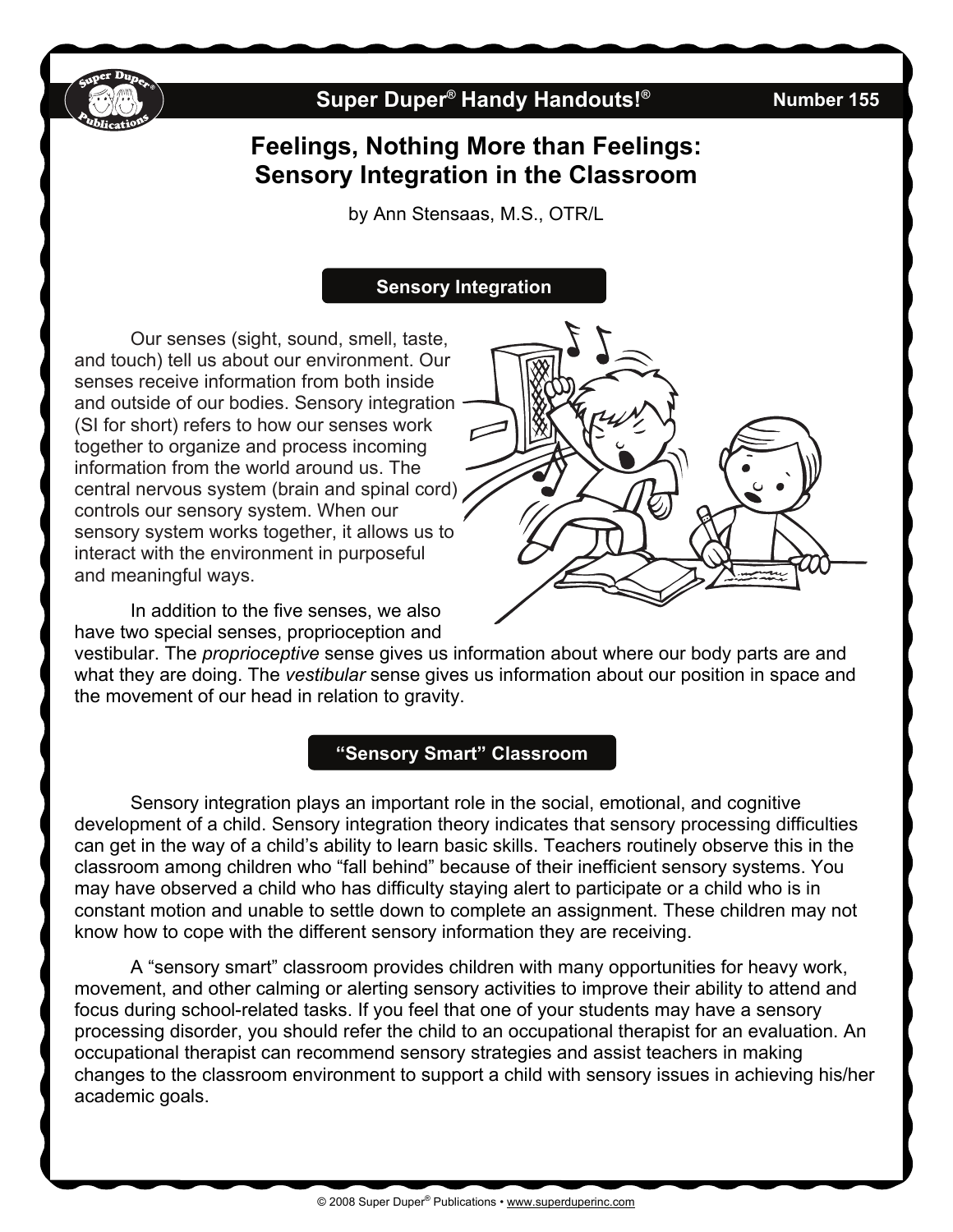## **Sensory Inputs and Adaptations for the Class-**

**Heavy Work/Organizing Activities** *-* Use these strategies as preparatory activities for desk time or at transition times throughout the day.

- Allow for "movement breaks" and schedule structured movement activities for the entire class, such as stretching and yoga positions, to reenergize your students throughout the day.
- Provide your "on the go" students with a weighted neck/shoulder wrap or weighted lap pad to help them stay in their seats and finish their work.
- Give your students who seek out "heavy work" special jobs pushing or lifting weighted items in the classroom (e.g., chairs) or erasing the chalkboard or dry erase board.
- Organize interactive indoor/outdoor activities during recess (Red Rover, Red Rover; hopscotch; leapfrog; parachute activities; ball games).



 Introduce chewy and resistive snacks (gum, granola bars, and bagels) or mouth fidgets for your students who need oral sensory input to organize themselves. *Consult with a child's parents to determine if he/she has any food allergies prior to giving food to the child.* 

**Alternative Seating Positions** - Have your students sit on a therapy ball/ball chair if they need to move, or if they need space by themselves, have them lie on a beanbag chair or on their tummy.

**Alternative Writing Utensils** *-* Have your students use a wrist weight, or adaptive grips to provide more feedback and awareness to their hands during writing activities.

**Environmental Changes and Equipment for a "Sensory Smart" Classroom** *-* Design a quiet area with comfortable cushions and beanbag chairs, headphones with classical music, and a study table for students.

- Minimize visual distractions by organizing materials in bins or cabinets. A natural environment with sunlight, green plants, and fish tanks, also promotes a calm learning environment.
- Add equipment to your classroom that will provide both calming and alerting sensory inputs, including a rocking chair, net or hammock swing, and small exercise trampoline.

#### Resources

Nackley, V. (2001). *Sensory diet applications and environmental modifications: A winning combination.* Retrieved March 11, 2008, from http://www.henryot.com/news/sensory\_diet\_applications\_review.asp.

Polichino, J. E., Clark, G. F., and Chandler, B. (2005, February 21). Meeting the sensory needs at school: Supporting students in the natural environment*. OT Practice.* American Occupational Therapy Association.